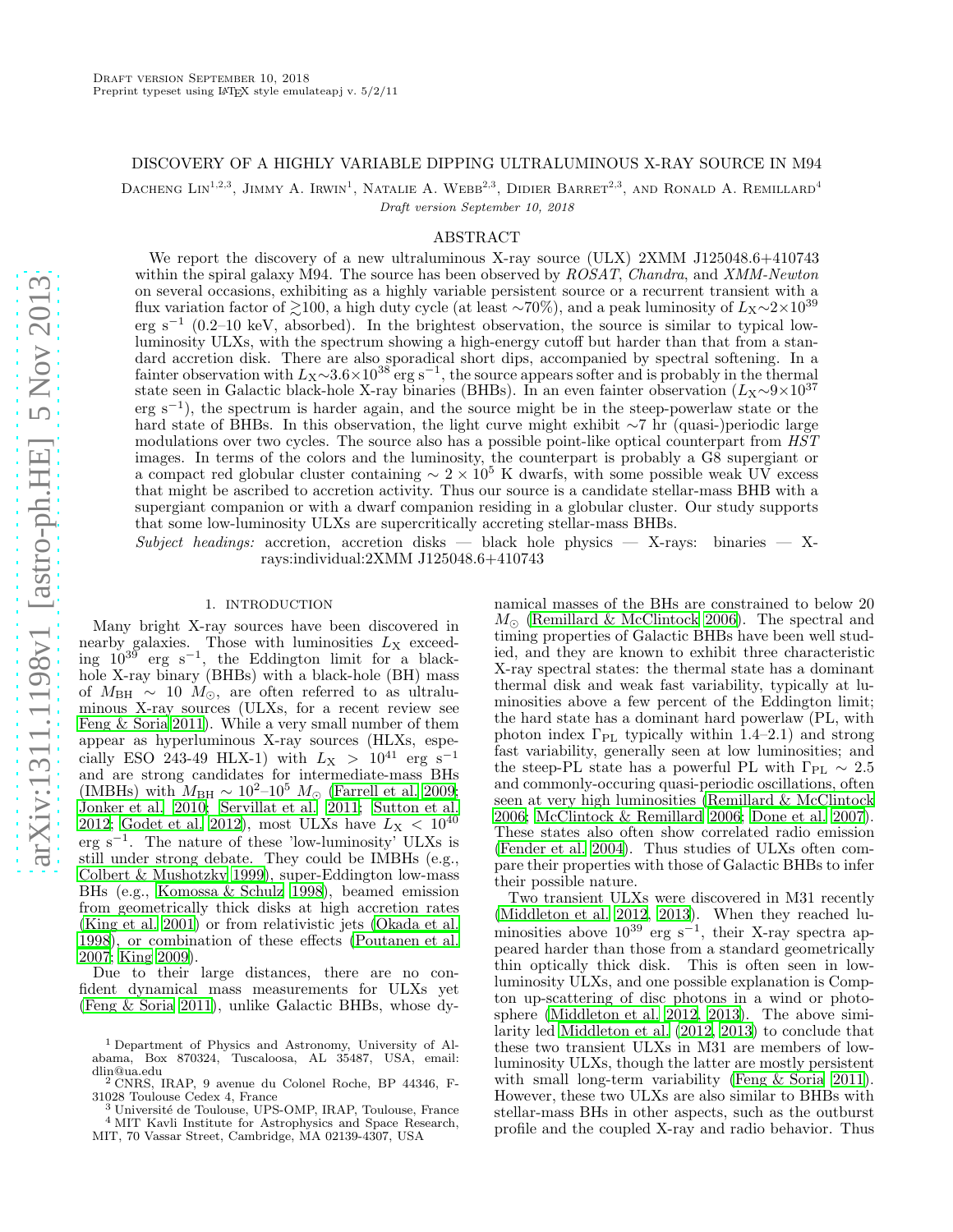<span id="page-1-1"></span>Obs. ID Date Detector OAA  $T$  (ks)  $r_{src}$  S/N (1) (2) (3) (4) (5) (6) (7)  $(2)$   $(3)$   $(4)$   $(5)$   $(6)$   $(7)$ XMM-Newton: 0094360601(X1) 2002-05-23 pn/M1/M2 2.3′  $\frac{15}{20}/20$   $\frac{15}{15}$  5<br>4/12/12 15'' 5 0094360701(X2) 2002-06-26 pn/M1/M2 2.5′  $\frac{4}{12}\begin{pmatrix} 12 & 15'' & 5 \\ 46 & 46 & 15'' & 112 \end{pmatrix}$ 0404980101(X3) 2006-11-28 pn/M1/M2 1.6′ 34/46/46 15′′ 112 Chandra: 808(C1) 2000-05-13 ACIS-S3 0.8'<br>553(C2) 2008-02-16 ACIS-I2 0.5'  $\begin{array}{cc} 47 & 1.5^{\prime\prime} & 17 \\ 24 & 1.5^{\prime\prime} & 18 \end{array}$ 9553(C2) 2008-02-16  $1.5''$ ROSAT: RP600050N00(R1) 1991-06-05 PSPCB 1.2<sup>7</sup><br>RH600678N00(R2) 1994-12-07 HRI 0.9<sup>7</sup>  $\begin{array}{ccc} 91 & 20'' & 32 \\ 112 & 7'' & 1 \end{array}$  $\begin{tabular}{lllllll} \bf RH600678N00(R2) & 1994-12-07 & \bf HRI & 0.9' \\ \bf RH600769N00(R3) & 1994-12-25 & \bf HRI & 0.9' \end{tabular}$  $\frac{112}{27}$   $\frac{7''}{7''}$   $\frac{1}{0}$  $RH600769N00(R3)$  1994-12-25  $7''$ 

TABLE 1 THE X-RAY OBSERVATION LOG

NOTE.  $\sim$  Columns: (1) the observation ID with our designation given in parentheses, (2) the observation start date, (3) the detector,  $(4)$  the off-axis angle,  $(5)$  the exposures of data used in final analysis, (6) radius of the source extraction region, (7) the signal to noise ratio of the source, combining all detectors.

[Middleton et al. \(2012,](#page-8-16) [2013](#page-8-17)) concluded that many lowluminosity ULXs are stellar-mass BHBs.

In [Lin et al. \(2012b\)](#page-8-18), we classified 4330 sources from the 2XMMi-DR3 catalog [\(Watson et al. 2009](#page-8-19)). In this project, many sources showing interesting behavior but poorly studied in the literature were also discoverd. We are devoting a series of papers (e.g., [Lin et al. 2011](#page-8-20), [2013a](#page-8-21)[,b\)](#page-8-22) to present the properties of these sources in detail. Here we continue our study and concentrate on a highly variable ULX 2XMM J125048.6+410743 in the spiral galaxy M94 (NGC 4736), which shows some evidence of dips, periodic oscillations, and a state transition, and has a possible optical counterpart from the Hubble Space Telescope  $(HST)$  images. The source, whose  $1\sigma$  positional error is  $0.^{\prime\prime}35$  per coordinate from the 2XMMi-DR3 catalog, is only 0.'26 away from CXO J125048.6+410742  $(R\widetilde{A}=12h50m48.605s, \widetilde{Dec}=+41d07'42.35''$ , and the 95% error is 0.'29) in the Chandra Source Catalog (CSC, release 1.1, [Evans et al. 2010\)](#page-8-23). Thus we conclude that they are the same source. It should also be the offnuclear source detected in a ROSAT/PSPCB observation in [Cui et al. \(1997](#page-8-24)), because they coincide within 5′′ in position and there are no other bright sources within 20′′ from Chandra observations. We designate the source as ULX2 hereafter, considering that there is a different ULX (U30 in [Berghea et al. 2008\)](#page-8-25), which is hardly variable and has a flux comparable to the peak value of our source. In Section [2,](#page-1-0) we describe the analysis of X-ray and optical observations. In Section [3,](#page-2-0) we present the results. In Section [4,](#page-5-0) we discuss the nature of the source and the cause of its short-term X-ray variability. The conclusions of our studies are given in Section [5.](#page-7-0) Throughout the paper, we assume a source distance of 5.2 Mpc [\(Tonry et al. 2001](#page-8-26)).

#### 2. DATA ANALYSIS

## 2.1. X-ray Observations

<span id="page-1-2"></span><span id="page-1-0"></span>M94 has been observed by many X-ray observatories. However, because ULX2 is faint and is only 1′ away from the nucleus around which there are strong diffuse emission and many bright point sources, including the low-ionization-nuclear-emission-region (LINER) nucleus, we only studied the eight observations (Table [1\)](#page-1-1)

from XMM-Newton, Chandra and ROSAT, thanks to their relatively large effective areas and high angular resolutions. We designate their observations as X1-X3, C1-C2, and R1-R3, respectively (refer to Table [2\)](#page-2-1). In the XMM-Newton observations, all the three European Photon Imaging Cameras, i.e., pn, MOS1 (or M1), and MOS2 (or M2) [\(Jansen et al. 2001;](#page-8-27) Strüder et al. 2001; [Turner et al. 2001\)](#page-8-29) were active. We used SAS 12.0.1 and the calibration files of 2013 January for reprocessing the X-ray event files and follow-up analysis. The data in strong background flare intervals are excluded following the SAS thread for the filtering against high backgrounds. The event selection criteria followed the default values in the pipeline (see Table 5 in [Watson et al.](#page-8-19) [2009\)](#page-8-19). That is, for pn spectra, we used events with PAT-TERN  $\leq$  4 and FLAG = 0 (we also extracted pn light curves, which used events with (FLAG & 0xfffffef) = 0). and for MOS spectra, we used events with PATTERN  $\leq$  12 and (FLAG & 0xfffffeff) = 0. The two *Chan*dra observations used the imaging array of the AXAF CCD Imaging Spectrometer (ACIS; [Bautz et al. 1998](#page-8-30)). ULX2 falls in the back-illuminated chip S3 and the frontilluminated chip I2 in observations C1 and C2, respectively. We analyzed the data with the CIAO (version 4.5) package and the latest calibration (CALDB 4.5.5.1). The ROSAT [\(Truemper 1982](#page-8-31)) observations were reduced with FTOOLS 6.12.

We extracted the source emission from a circular region with the radius for each observation given in Table [1.](#page-1-1) The background in the XMM-Newton and ROSAT observations strongly depends on the distance to the nucleus due to the presence of bright sources near the nucleus and the relatively large point spread functions (PSFs) of these two observatories, and we estimated it using four circular regions with the same radius and the same distance to the nucleus as the source region. The Chandra observations have no such problem thanks to their supreme angular resolutions, and we used a single circular region of 10′′ radius near the source to estimate the background. We extracted both the source and background spectra/light curves from the source and background regions, respectively. The response files were constructed for the spectral fitting. We note that we took special care to construct the response file for the ROSAT/PSPCB observation R1. The problem is that we used a small source extraction region (a radius of 20′′) in order to minimize the contamination from bright sources near the nucleus, leading to significant PSF loss, which is energy dependent. The response file (we used the default on-axis version in the HEASARC archive) does not take into account the PSF loss, and there is no FTOOLS tool to correct for this. We estimate the PSF loss using the ROSAT observation RP700130N00 of Mkn 501 (it used the same gain epoch and has a similar (low) column density and photon index  $(\sim 2.6)$  as our source), and correct the count rate in each channel of the spectrum of our source. Such a correction is probably very approximate. Thus the spectral fits to this spectrum might be subject to some systematic error due to this and will be mostly used to infer the luminosity.

We rebinned the spectra to have at least 20 counts in each bin so as to adopt the  $\chi^2$  statistic for spectral fits. All spectral models used include the absorption described by the WABS model in XSPEC, with the lower limit of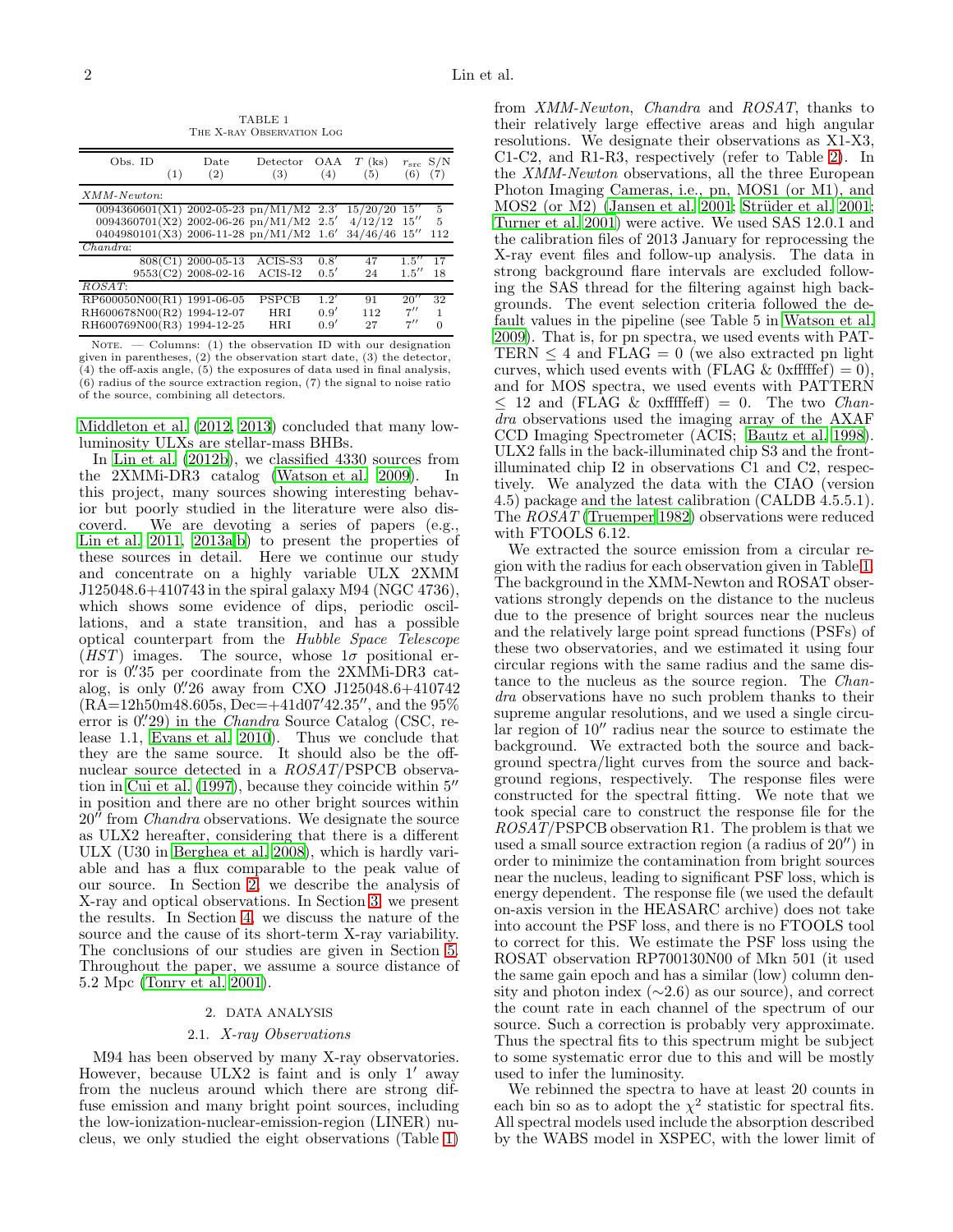TABLE 2 The HST/WFPC2 Observation Log

<span id="page-2-1"></span>

| Exposure ID                                                                                                                               | Date | Chip & Filter $T$ S/N                                                             |            |                        | VEGA Mag                                                                                                                                               |     |     |
|-------------------------------------------------------------------------------------------------------------------------------------------|------|-----------------------------------------------------------------------------------|------------|------------------------|--------------------------------------------------------------------------------------------------------------------------------------------------------|-----|-----|
| (1)                                                                                                                                       | (2)  | (3)                                                                               | (s)<br>(4) | (5)                    | Counterpart G8I K3V<br>(6)                                                                                                                             | (7) | (8) |
| u96r060[1 2]m 2005-05-24 WF3/F336W 1800 6<br>u6ea800[1r 2m] 2001-07-02 WF3/F450W 460<br>u96r060[3 4]m<br>$u671260[1-5]r$<br>u6ea800[3 4]r |      | 2005-05-25 WF3/F555W 400<br>2001-04-21 WF2/F656N 1700<br>2001-07-02 WF3/F814W 460 |            | -24<br>40<br>- 8<br>46 | $23.18 \pm 0.18$ 24.65 23.93<br>22.88±0.05 23.05 22.96<br>$22.25 \pm 0.03$ 22.16 22.21<br>$20.81 \pm 0.13$ 21.13 21.20<br>$21.04 \pm 0.02$ 21.07 21.05 |     |     |

NOTE.  $-$  Columns: (1) the exposure ID of the data set, (2) the observation date, (3) the chip and filter, (4) the total exposure, (5) the signal to noise ratio, (6) the VEGA mag of the optical counterpart to ULX2, (7–8) magnitudes estimated based on a G8I stellar spectrum and a K3V stellar spectrum, respectively.

 $N_{\rm H}$  set to be the Galactic line-of-sight value of  $10^{20}~{\rm cm}^{-2}$ [\(Kalberla et al. 2005\)](#page-8-32).

To help to identify the optical counterpart (Section [2.2\)](#page-2-2), we used X-ray sources within 2′ from the nucleus to improve the relative astrometry between Chandra and HST. To have good relative positions for these X-ray sources, we carried out the source detection using the CIAO task wavdetect [\(Freeman et al. 2002\)](#page-8-33). We used only the *Chandra* observation C1 so that all sources of interest are in a single CCD, which is not the case for observation C2. We performed the detection on the 0.3– 8 keV image, which was binned at a subpixel resolution (1/8 sky pixel) to improve the source positions.

### 2.2. HST Observations

<span id="page-2-2"></span>The sky region around ULX2 was observed by the Wide Field and Planetary Camera 2 (WFPC2) aboard the HST several times (Table [2\)](#page-2-1). We aligned their drizzled images by matching the point sources to those in the F555W image, resulting in the rms deviations  $\langle 0.04'' \rangle$  in all cases. To map the X-ray positions onto the HST images, we assumed that CXO J125053.0+410713 in the CSC and the UV source at the center of the HST images are the nuclear source and coincident with each other in position (see, e.g., [Constantin & Seth 2012](#page-8-34)). Because the nuclear UV source is stronger and less subject to stellar contamination at shorter wavelength and thus appears more clear in the F336W image than in the other images, we used the F336W image to determine its position with the astrolib IDL procedure cntrd. We found that it happens to be only  $0\rlap.{''}02$  away from the position of CXO J125053.0+410713 determined by us (Section [2.1\)](#page-1-2). After correcting for this small relative astrometry, we found an optical point source that is only  $0''$  away from ULX2 and was detected in all filters (Figure [3\)](#page-4-0). We also found three other X-ray sources with optical counterpart candidates within 0.'1, supporting our astrometry correction. We performed the photometry on the c0f images with the HSTPHOT 1.1 package [\(Dolphin 2000\)](#page-8-35), which outputs aperture-corrected VEGA magnitudes.

## 3. RESULTS

## 3.1. Long-term X-ray Variability

<span id="page-2-0"></span>Table [1](#page-1-1) lists the signal to noise ratio  $(S/N)$  of ULX2 in each observation. The source was significantly detected in observations X3, C1, C2, and R1  $(S/N\geq17)$ , but it was only marginally detected in observations X1 and X2 (S/N=5) and was not detected in observations R2 and



<span id="page-2-3"></span>Fig. 1.— The long-term luminosity curve (0.2–10 keV, absorbed), with  $ROSAT$  (red crosses),  $XMM-Newton$  (green triangles), and Chandra (blue squares) observations. We note that the third ROSAT observation (R3), with  $L_x = 0^{+0.46} \times 10^{38}$  erg s<sup>-1</sup>, has only the error bar seen and is very close to the second one (R2, both in 1994 December).

R3 (S/N $\leq$ 1). Figure [1](#page-2-3) plots the long-term 0.2–10 keV absorbed luminosity curve of ULX2. The spectral models that we assumed to derive the luminosities are those shown in Figure [2](#page-3-0) for the bright observations (X3, C1, C2 and R1) and a PL for the other faint observations, which will be described in Section [3.3.](#page-4-1) The luminosity reached  $L_X \sim 2 \times 10^{39}$  erg s<sup>-1</sup> in observation X3, supporting ULX2 as a low-luminosity ULX. This luminosity is a factor of ∼100 of that of observation X1 (we did not use observations R2 and R3 for comparison because their luminosities have larger uncertainties). Considering that observations R2 and R3 are close in time and that X1 and X2 are close in time too, ULX2 was observed in essentially six epochs and detected in four (or in five if the detections in X1 and X2 are really from ULX2) of them over nearly two decades. Thus the source has a large duty cycle (∼70% or more) and is probably a highly variable persistent source or a recurrent transient with probably at least three outbursts in the last two decades (see Figure [1\)](#page-2-3). Considering that observations X3 and C2 are about one year apart, the outburst should last more than one year if they are in the same outburst.

#### 3.2. Short-term X-ray Variability

The left panels of Figure [2](#page-3-0) show the light curves of the four observations when ULX2 was significantly detected, in order of decreasing luminosity from the top to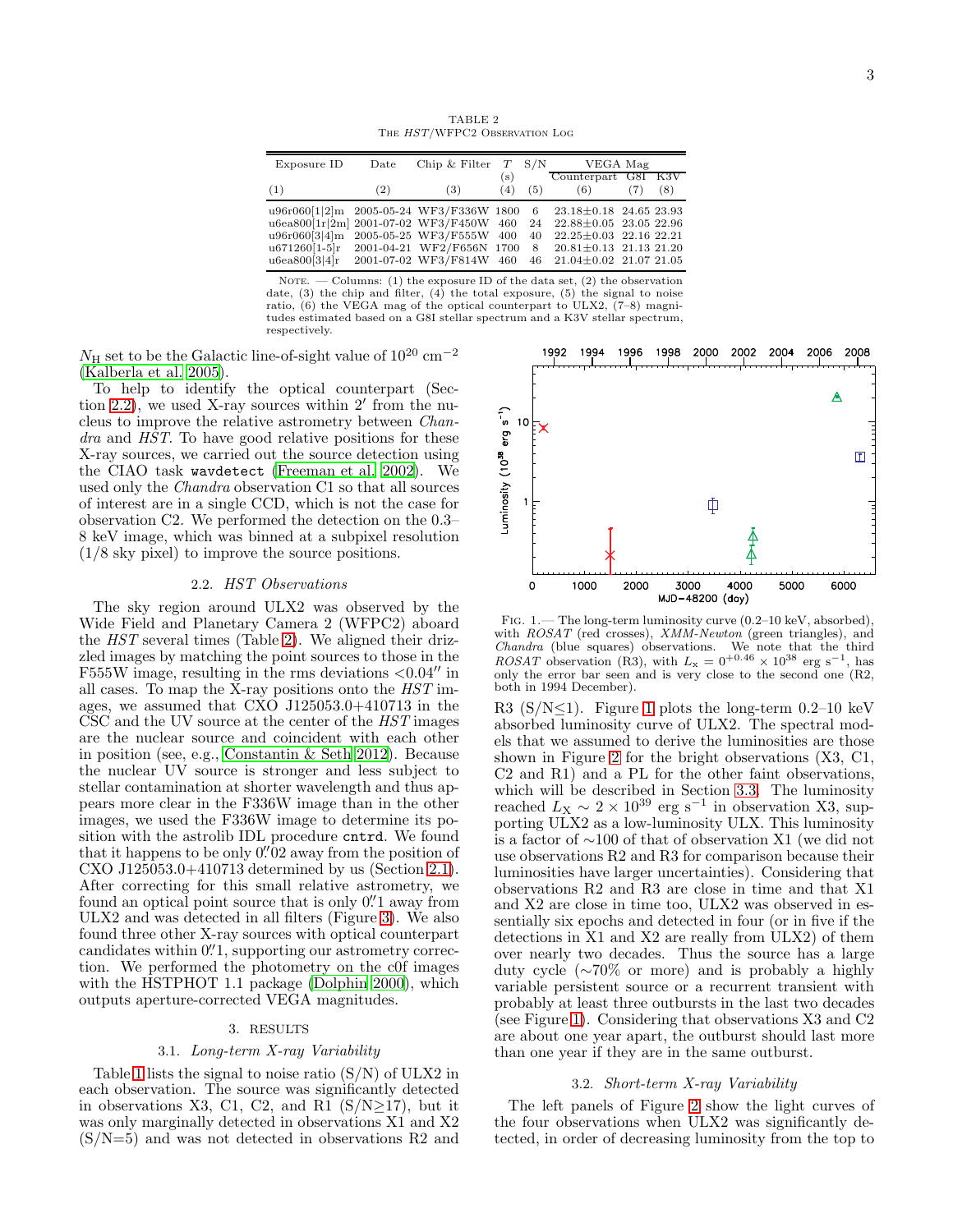

<span id="page-3-0"></span>Fig. 2.— The light curves (left panels) and unfolded spectra (right panels) of the four observations (the luminosity decreases from the top to the bottom panels) when ULX2 was significantly detected. The notation in the left panels includes the observatory, the observation ID, the instrument, the light curve bin size, and the energy band used, and that in the right panels is the spectral model used. The total model is shown as a black solid line, the MCD component as a red dotted line, the nthComp component as a blue dashed line, and the PL component as a green dot-dashed line.

the bottom panels. The brightest observation X3 seems to experience dipping behavior sporadically (15 ks and 25 ks into the observation), with duration a few hundred seconds. To understand the spectral properties in the dipping periods, we extracted the spectrum in the dipping period when the pn  $1-10 \text{ keV}$  count rate is  $\lt 0.06$  $\text{counts} \, \text{s}^{-1}$  (refer to Figure [2\)](#page-3-0). The spectrum turns out to be soft. When we fitted it with a multi-color disk (MCD, diskbb in XSPEC), we obtained the inner disk temperature  $kT_{\text{MCD}} = 0.36 \pm 0.06$  keV (the column density is  $N_{\rm H} = 1^{+5} \times 10^{20}$  cm<sup>-2</sup>, and the reduced  $\chi^2$  is relatively high (2.0) for 6 degrees of freedom (d.o.f.)). In comparison, the total spectrum gives  $kT_{\text{MCD}} = 0.86 \pm 0.02$ keV (Section [3.3\)](#page-4-1). The hardness ratio, defined as the pn count rate in  $1-10 \text{ keV}$  divided by that in 0.2-1 keV, is  $0.31\pm0.06$  in the above dipping period, significantly lower than that  $(1.05\pm0.02)$  from the whole observation. We also calculated the ratio of the pn count rate in the dipping period to that from the whole observation and obtained  $0.78 \pm 0.08$  using  $0.2-1$  keV events and  $0.23 \pm 0.04$ using 1–2 keV events. Thus the dips are accompanied by spectral softening. Because of this, we created the light curve using a high-energy band  $(1-10 \text{ keV})$  for this bright observation to show the dips more clearly. Dips might also be present in the two fainter observations R1 and C2, but not clearly seen due to low counting statistics.

In contrast, the light curve of the fainter observation C1 might show three flares that could possibly indicate ∼7-hr (quasi-)periodic modulations over two cycles. Using a 60 ks window to calculate the count rates at different times, we found that the count rates in the three flares are about 3.3, 5.0 and 6.8 times of those in the minima (the count rates in the two minima are similar), corresponding to about  $4\sigma$ ,  $6\sigma$ , and  $7\sigma$ , respectively. We also extracted the spectra in the bright and faint intervals, depending on whether the count rate is larger or smaller than 0.005 counts s<sup>−</sup><sup>1</sup> . When we fitted them with a PL, we obtained their photon indices to be  $\Gamma_{\rm PL}$ =2.5±0.2 and 2.6±0.4, respectively (we fixed  $N_{\rm H}$  at  $6\times10^{20}$  cm<sup>-2</sup> obtained from the fit to the total spectrum (Section [3.3\)](#page-4-1) because of the low counting statistics of the spectra). We also calculated the hardness ratio, defined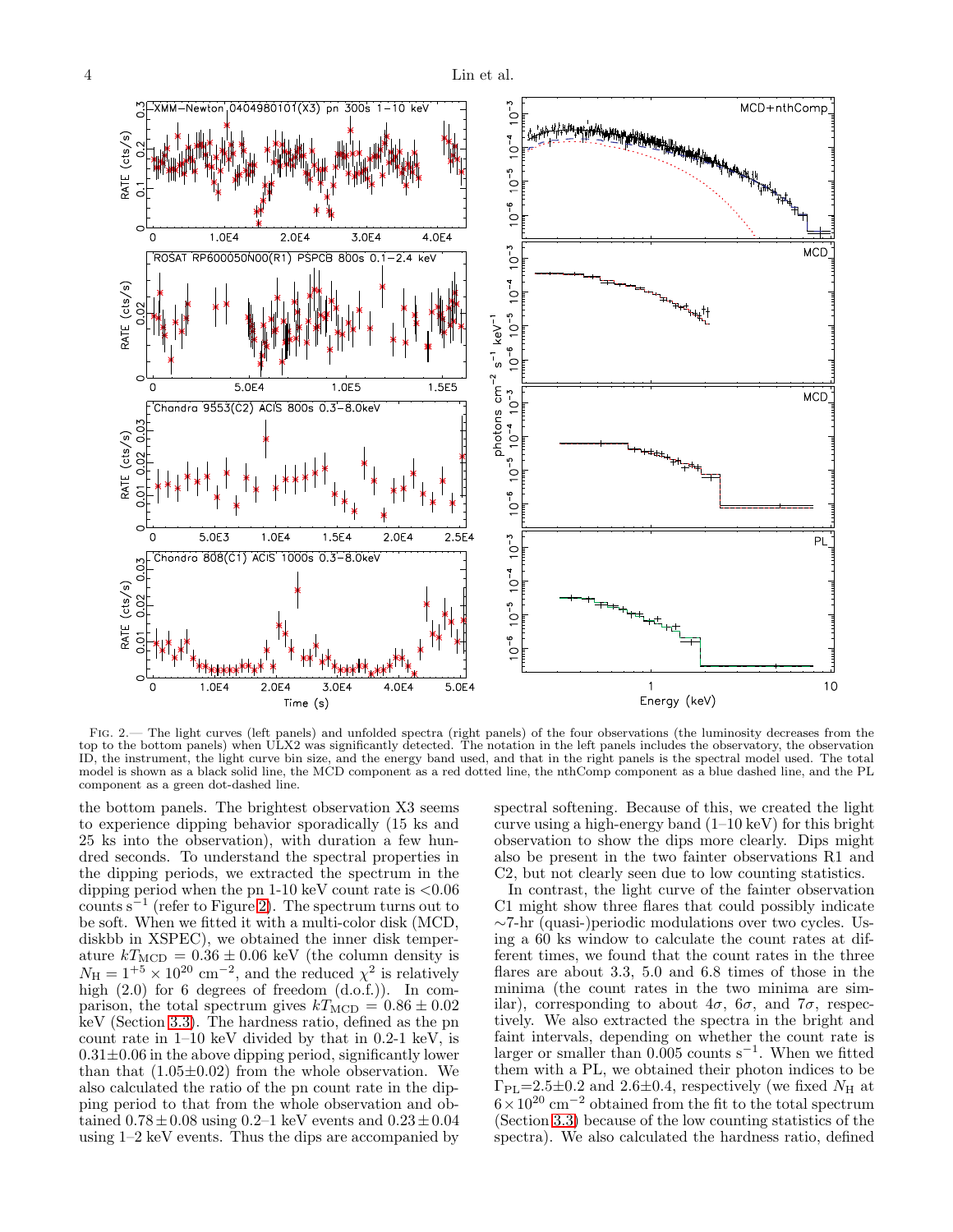

<span id="page-4-0"></span>FIG. 3.— The HST/WFPC2 images around ULX2. The top panel is false-colored using the F814W (red), F555W (green) and F336W (blue) images. The bottom panels, one for each of the five filters, are zoomed in on ULX2. The green circle, with a radius of 0. 39 (the  $95\%$  systematic error of *Chandra* (Rots & Budavári 2011)), is centered at the X-ray position, indicating the presence of a possible optical counterpart to ULX2.

as the count rate in 1–8 keV divided by that in 0.3–1 keV and obtained the values of  $0.71 \pm 0.11$  and  $0.76 \pm 0.23$  for the bright and faint intervals, respectively. Thus we see no clear spectral variability associated with the flares in observation C1.

# 3.3. Spectral Modeling

<span id="page-4-1"></span>The brightest observation X3 has the best quality and allows for relatively detailed modeling. Following [Stobbart et al. \(2006\)](#page-8-37), we fitted the 2–10 keV spectrum with a PL and a broken PL (both unabsorbed) and found that the latter fit (the total  $\chi^2$  is 98.2 for 118 d.o.f.) showed a significant  $(5\sigma)$  improvement over the former one (the total  $\chi^2$  is 125.2 for 120 d.o.f.), indicating the presence of spectral curvature at several keV (the inferred break energy is  $4.6 \pm 0.7$  keV). The fits over the whole spectrum (0.2–10 keV) with a PL is very poor, with a reduced  $\chi^2$  of 1.31 (560 d.o.f., Table [3\)](#page-5-1). The fit with the MCD model is better (the reduced  $\chi^2$  is 1.15), but there are still clear residuals at high energies, as is often seen in the spectral fits to ULXs and was explained as due to the advection effect and/or the Compton scattering of disk photons in an optically thick wind, photosphere or corona in many studies, such as [Gladstone et al.](#page-8-38) [\(2009\)](#page-8-38) and [Middleton et al. \(2012,](#page-8-16) [2013\)](#page-8-17). Similar to these studies, we tested two-component models to in-

clude a Comptonization component, i.e. MCD+PL and MCD+CompTT (CompTT [\(Titarchuk 1994\)](#page-8-39) is available in XSPEC). The fit with the MCD+PL model is much better than that with the MCD model, decreasing the total  $\chi^2$  by 114. The MCD+CompTT model, with the seed photons tied to the inner disk temperature, decreases the total  $\chi^2$  further, by 32 compared with the MCD+PL model for one more d.o.f. The MCD+CompTT model inferred a population of cool (1.0 keV) Comptonizing electrons with a high optical depth  $(τ ~ 11)$ . For the disk, we inferred  $kT_{\text{MCD}} = 0.25_{-0.04}^{+0.07} \text{ keV}$  (90% error) or  $kT_{\rm MCD} = 0.25^{+0.30}_{-0.05}~{\rm keV}$  (2 $\sigma$  error) (here we report two error bars because we found that  $\chi^2$  varied slowly for a relatively large range of  $kT_{\text{MCD}}$ .

We also tested the Comptonization model nthComp (in XSPEC, Życki et al. 1999; [Zdziarski et al. 1996](#page-8-41); [Lightman & Zdziarski 1987\)](#page-8-42), whose seed photons can be assumed to have the MCD shape. This model was used in the fits to very bright (around the Eddington limit) spectra from the  $\rho$  state of the BHB GRS  $1915+105$  by Neilsen et al.  $(2011)$  and those from the luminous neutron-star (NS) low-mass X-ray binary  $(LMXB)$  GX 17+2 by Lin et al.  $(2012a)$  as a substitution of the SIMPL model [\(Steiner et al. 2009\)](#page-8-45) to account for the high-energy cutoff in the spectra. The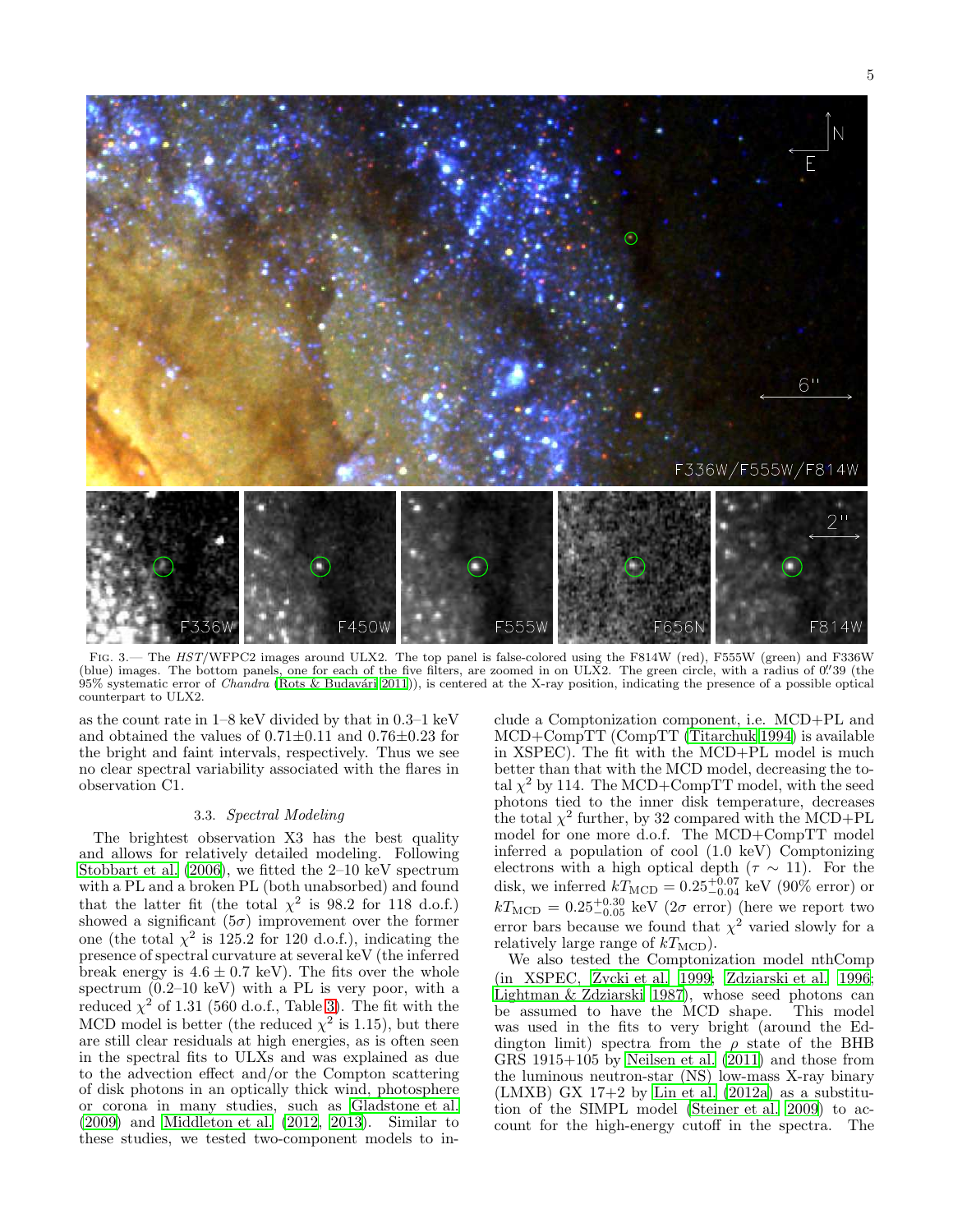TABLE 3 SPECTRAL FIT RESULTS

<span id="page-5-1"></span>

| Obs ID          | model           | $N_{\rm H}$<br>$(10^{22} \text{ cm}^{-2})$          | Other Parameters                                                                                                                                                                                                                                                                                                                   | $\chi^2_{\nu}(\nu)^{\rm a}$ | $\begin{array}{c} L_{\rm abs} & L_{\rm unabs} \\ (10^{38} {\rm~erg~s}^{-1}) \end{array}$                                                                                                                    |
|-----------------|-----------------|-----------------------------------------------------|------------------------------------------------------------------------------------------------------------------------------------------------------------------------------------------------------------------------------------------------------------------------------------------------------------------------------------|-----------------------------|-------------------------------------------------------------------------------------------------------------------------------------------------------------------------------------------------------------|
| (1)             | (2)             | (3)                                                 | (4)                                                                                                                                                                                                                                                                                                                                | (5)                         | (6)                                                                                                                                                                                                         |
| 0094360601(X1)  | PL              | 0.06                                                | $\Gamma_{\rm PL}\!=\!2.5$                                                                                                                                                                                                                                                                                                          | $\cdots$                    | $0.22 \pm 0.06$<br>$0.4 \pm 0.1$                                                                                                                                                                            |
| 0094360701(X2)  | PL              | 0.06                                                | $\Gamma_{\rm PL} = 2.5$                                                                                                                                                                                                                                                                                                            | $\sim$ $\sim$ $\sim$        | $0.6 \pm 0.2$<br>$0.37 \pm 0.09$                                                                                                                                                                            |
| 0404980101(X3)  | PL              | $0.15^{+0.01}_{-0.01}$                              | $\Gamma_{\rm PL} = 2.37^{+0.04}_{-0.04}$ , $N_{\rm PL} = 22^{+1}_{-1} \times 10^{-5}$                                                                                                                                                                                                                                              | 1.31(560)                   | $21.5^{+0.5}_{-0.5}$<br>$42.2^{+2.0}_{-1.9}$                                                                                                                                                                |
|                 | $_{\rm MCD}$    | $0.01 + 0.01$                                       | $\begin{array}{l} \hbox{$kT_{\rm MCD}$=0.86$^{+0.02}_{-0.02}$, $N_{\rm MCD}$=5.5$^{+0.5}_{-0.12}$ $\times$10$^{-2}$}\\ \hline \hbox{$kT_{\rm MCD}$=0.87$^{+0.06}_{-0.06}$, $N_{\rm MCD}$=3.6$^{+1.2}_{-0.9}$ $\times$10$^{-2}$, $ \Gamma_{\rm PL}$=2.1$^{+0.2}_{-0.2}$, $N_{\rm PL}$=6$^{+2}_{-2}$ $\times$10$^{-5}$} \end{array}$ |                             | $\frac{20.6_{-0.5}^{+0.5}}{25.5_{-1.8}^{+2.3}}$<br>$\begin{array}{r l} 1.15(560) & 19.9 & -0.5 \\ \hline 0.95(558) & 21.2 & -0.5 \\ \hline 0.90(557) & 20.6 & -0.5 \\ \hline \end{array}$                   |
|                 | $MCD + PL$      | $0.04_{-0.02}^{+0.02}$                              |                                                                                                                                                                                                                                                                                                                                    |                             |                                                                                                                                                                                                             |
|                 | $MCD + nthComp$ | $0.02 + 0.01$                                       | $kT_{\rm MCD} = 0.45 + 0.15,$<br>$N_{\rm MCD} = 0.23_{-0.23}^{+0.16}$<br>$\Gamma_{\rm nthComp} = 1.7^{+0.5}_{-0.7}$                                                                                                                                                                                                                |                             | $21.5^{+0.7}_{-0.7}$                                                                                                                                                                                        |
|                 |                 |                                                     | $kT_{\rm e, nthComp}\!=\!1.1^{+0.3}_{-0.2},\,N_{\rm nthComp}\!=\!9^{+7}_{-8}\times10^{-5}$                                                                                                                                                                                                                                         |                             |                                                                                                                                                                                                             |
|                 | $MCD + CompTT$  | $0.01 + 0.01$                                       | $kT_{\rm MCD} = 0.25 + 0.07$ ,<br>$N_{\text{MCD}} = 1.7_{-0.7}^{+0.7}$<br>$\tau_{\text{compTT}} = 11^{+1}_{-1}$                                                                                                                                                                                                                    | 0.90(557)                   | $20.6^{+0.5}_{-0.5}$<br>$21.1^{+0.7}_{-0.5}$                                                                                                                                                                |
|                 |                 |                                                     | $kT_{\rm e,compTT}{=}1.0^{+0.1}_{-0.1},\,N_{\rm compTT}{=}2.8^{+0.6}_{-0.7}\times10^{-4}$                                                                                                                                                                                                                                          |                             |                                                                                                                                                                                                             |
| 808(C1)         | PL              | $0.06 + 0.07$                                       | $\Gamma_{\rm PL} = 2.5 \frac{+0.5}{-0.4}, N_{\rm PL} = 8 \frac{+2}{-2} \times 10^{-6}$                                                                                                                                                                                                                                             | 0.77(10)                    | $1.5^{+0.8}_{-0.3}$<br>$0.9^{+0.2}_{-0.2}$                                                                                                                                                                  |
|                 | $_{\rm MCD}$    | $0.01 + 0.02$                                       | $kT_{\rm MCD} = 0.43^{+0.08}_{-0.06}$ , $N_{\rm MCD} = 3.3^{+3.1}_{-1.7} \times 10^{-2}$                                                                                                                                                                                                                                           | 1.92(10)                    | $0.7^{+0.1}_{-0.1}$                                                                                                                                                                                         |
| 9553(C2)        | $_{\rm MCD}$    | $0.01^{+0.05}$                                      | $kT_{\rm MCD} = 0.68 \frac{+0.10}{-0.09}$ , $N_{\rm MCD} = 2.6 \frac{+2.1}{-1.0} \times 10^{-2}$                                                                                                                                                                                                                                   | 0.71(11)                    | $3.6^{+0.3}_{-0.5}$                                                                                                                                                                                         |
|                 | PL              | $\frac{0.24_{-0.11}^{+0.14}}{0.01_{-0.01}^{+0.01}}$ | $\Gamma_{\rm PL} {=} 2.9^{+0.5}_{-0.4},\ N_{\rm PL} {=} 6^{+3}_{-2} \times 10^{-5}$                                                                                                                                                                                                                                                | 0.42(11)                    | $3.7^{+0.6}_{-0.5}$                                                                                                                                                                                         |
| RP600050N00(R1) | $_{\rm MCD}$    |                                                     | $kT_{\rm MCD} = 0.42_{-0.04}^{+0.04}$ , $N_{\rm MCD} = 0.46_{-0.13}^{+0.21}$                                                                                                                                                                                                                                                       | 1.07(16)                    | $8.3^{+0.5}_{-0.5}$                                                                                                                                                                                         |
|                 | PL              | $0.03 + 0.01$                                       | $\Gamma_{\rm PL} = 2.1^{+0.2}_{-0.2}, N_{\rm PL} = 9.2^{+0.6}_{-0.6} \times 10^{-5}$                                                                                                                                                                                                                                               | 1.08(16)                    | $\begin{array}{r} -7.01 \\ -0.1 \\ \hline 3.7 + 0.4 \\ \hline 14.4 + 14.0 \\ \hline 14.4 - 5.6 \\ \hline 8.9 + 0.5 \\ \hline 18.3 + 1.0 \\ \hline 13.4 - 1.2 \\ \hline \end{array}$<br>$15.0^{+2.6}_{-1.9}$ |
| RH600678N00(R2) | PL              | 0.06                                                | $\Gamma_{\rm PL}$ = 2.5                                                                                                                                                                                                                                                                                                            | $\cdots$                    | $0.4 \pm 0.4$<br>$0.2 \pm 0.2$                                                                                                                                                                              |
| RH600769N00(R3) | PL              | 0.06                                                | $\Gamma_{\rm PL} = 2.5$                                                                                                                                                                                                                                                                                                            | $\cdots$                    | $0.0 \pm 0.8$<br>$0.0 \pm 0.5$                                                                                                                                                                              |

Nore. — The fits were carried out only on observations X3, C1, C2, and R1. The 0.2-10 keV absorbed ( $L_{\text{abs}}$ ) and unabsorbed ( $L_{\text{unabs}}$ ) luminsosities are given. For the conservations X3, C1, C2, and R1. The 0.2-10 keV

fitting results with MCD+nthComp model are given in Table [3](#page-5-1) and the unfolded spectrum is shown in Figure [2.](#page-3-0) The MCD normalization is not well constrained, with the 90%-confidence lower limit reaching zero, which was also seen in [Neilsen et al. \(2011\)](#page-8-43) and [Lin et al.](#page-8-44)  $(2012a)$ . Following Lin et al.  $(2012a)$ , we roughly estimated the pre-Comptonization disk normalization  $N_{\text{disk,pre-Compton}} = (R_{\text{in,km}}/D_{10\text{kpc}})^2 \cos i$ , where  $R_{\text{in,km}}$ is the inner disk radius,  $D_{10\text{kpc}}$  the source distance, and i the disk inclination, by adding the photons Compton scattered (the nthComp component) and those unscattered (the MCD component), assuming that the photons are conserved. We obtained  $N_{\text{disk,pre}-\text{Compton}}=0.47_{-0.23}^{+0.91}$ . The optical depth of the corona, which is not an explicit parameter of the model but can be derived using Equation A1 in [Zdziarski et al. \(1996\)](#page-8-41), is ∼22, which is high, similar to that inferred from the MCD+CompTT model. Therefore we have made the simple assumption that while the optically thick corona can have seed photons from the disk it does not strongly affect the thermal disk emission in turn in both the MCD+CompTT and MCD+nthComp models.

The other spectra have much lower quality, and we only test the single-component models, i.e., a MCD and a PL. The unfolded spectra are plotted in Figure [2.](#page-3-0) The ROSAT/PSPCB observation R1 can be fitted with either model. We caution that the fit for this observation is limited by the narrow energy band coverage  $(0.2-2.4 \text{ keV})$  and calibration uncertainty. The *Chan*dra observation C2 can also be fitted with either model, but the PL model requires a relatively strong absorption  $(N_{\rm H}=0.24\times10^{22}~\rm cm^{-2})$  and a steep PL ( $\Gamma_{\rm PL}=2.9$ ). Observation C1, the one with (quasi-)periodic flares (Figure [2\)](#page-3-0), can be fitted with a PL, but not well with the MCD model (the reduced  $\chi^2$  is 1.9). The inferred photon index is  $\Gamma_{PL} = 2.5^{+0.5}_{-0.4}$ .

<span id="page-5-0"></span>We did not carry out spectral fits to the other four observations (R2, R3, X1, and X2) when the source was not significantly detected and subject to strong contamination from bright sources near the nucleus. Instead, we estimated their source luminosities assuming the bestfitting PL model from observation C1, since C1 was the closest in flux to these observations (Table [3\)](#page-5-1). We note that for observations R2 and R3, in which the source was not detected, we calculated the 90% confidence intervals using Bayesian statistics [\(Kraft et al. 1991](#page-8-46)).

### 3.4. The Optical Counterpart

The candidate optical counterpart to ULX2 fortunately appears on the outskirts of a star-forming region devoid of bright sources. HSTPhot indicates this counterpart as point-like in all filters. Its VEGA magnitudes are given in Table [2.](#page-2-1) The counterpart seems relatively red. It was the most significantly detected in the F555W and F814W filters. Further considering that these two filters are less subject to possible emission from accretion activity than the other filters, we used the SYNPHOT package to compare the color of these two filters with the stellar spectra in [Pickles \(1998\)](#page-8-47), assuming the Galactic extinction of  $E(B-V)=0.02$  [\(Schlegel et al. 1998](#page-8-48)). We found that the counterpart has the F555W−F814W color (1.21 mag) the closest to those of G8I (1.09 mag) and K3V (1.16 mag) stars among supergiants and dwarfs in [Pickles](#page-8-47) [\(1998\)](#page-8-47), respectively. We fitted the F450W, F555W, and F814W fluxes of the counterpart with these two stellar spectra by minimizing the total  $\chi^2$ , with the normalization of the spectra as a free parameter. The corresponding apparent magnitudes of the best-fitting spectra are listed in Table [2.](#page-2-1) The fit residuals are  $\lesssim 0.1$  mag in these filters. In the  $H_{\alpha}$  filter F656N, the deviation is slightly larger, with our source brighter than the fits by 0.3–0.4 mag  $(2-3\sigma)$ . In the UV filter F336W, the excess is much larger, by 1.5 and 0.7 mag compared with the fits with a G8I star and a K3V star, respectively, though in this filter the source was detected only at  $6\sigma$ . The apparent visual magnitude of our source is  $V=22.22$ , corresponding to an absolute magnitude of −6.4 at the distance of M94, which is close to that expected for a G8I star or that for a red globular cluster containing  $\sim$ 2 × 10<sup>5</sup> K3V stars. In the above, we have neglected the possible effect of binary evolution on the color of the donor star.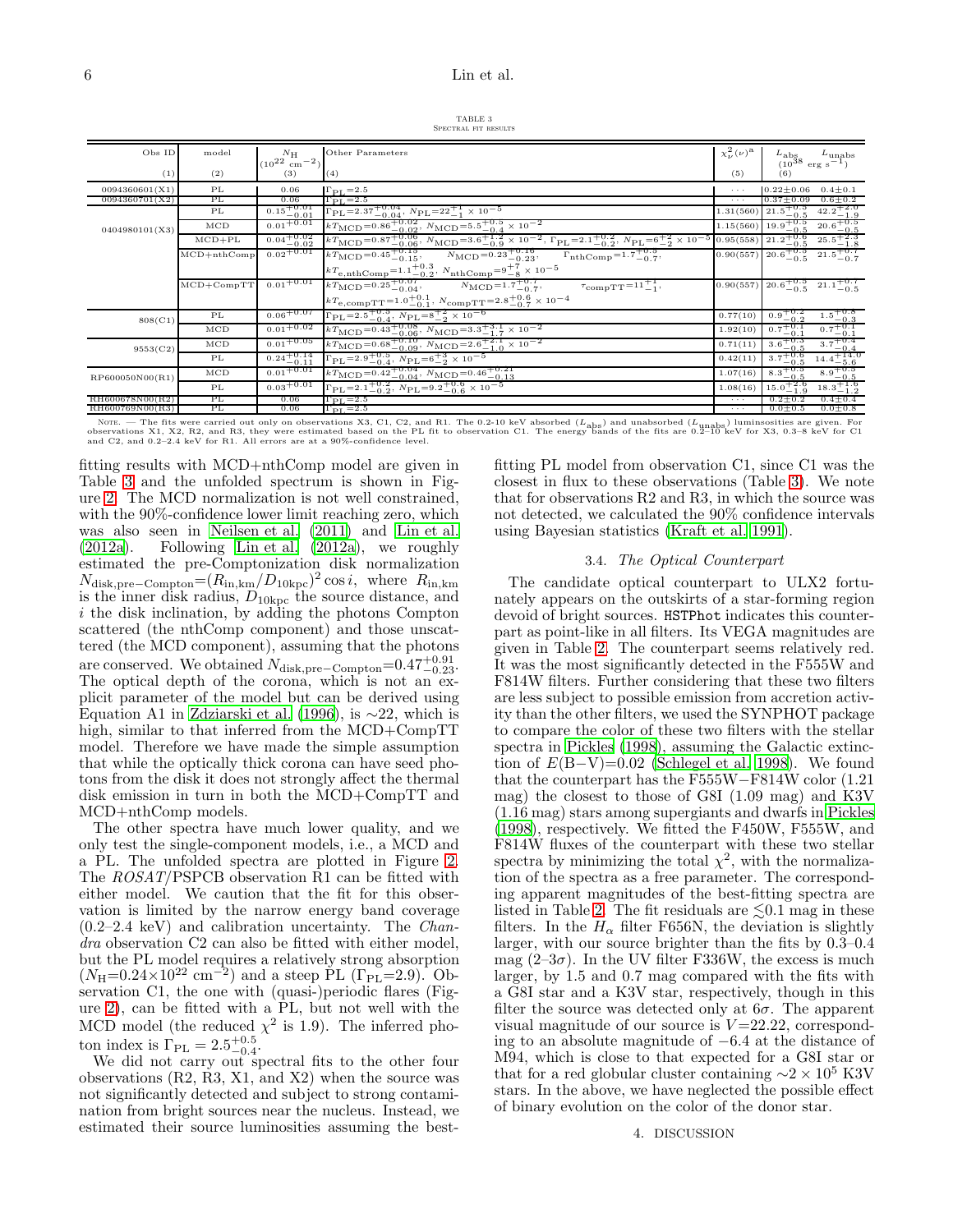## 4.1. ULX2 as a Super-Eddington Accreting Stellar-mass BHB

ULX2 was fortunately captured at different flux levels, showing clear spectral evolution. With similar spectral models tested, we can easily compare ULX2 with the second ULX in M31 (XMMU J004243.6+412519) studied by [Middleton et al. \(2013\)](#page-8-17). The brightest observation X3 of ULX2 is very similar to the brightest XMM-Newton observations XMM3 and XMM4 of XMMU J004243.6+412519. All these observations have  $L_X \sim$  $10^{39}$  erg s<sup>-1</sup> and are better fitted by the MCD+CompTT model than by a PL, a MCD, or their combination. The fits with the MCD+CompTT model to these observations all inferred a relatively cool  $\ll 1$  keV, which was not well constrained) disk and Comptonization in a cool (∼1 keV) optically thick ( $\tau \sim 10$ ) corona. XMMU J004243.6+412519 is probably a stellar-mass BHB with  $M_{\text{BH}} \sim 10$   $M_{\odot}$ , based on the joint radio/X-ray behavior and the observation of a disk-dominated state at a very low luminosity, supporting that the above spectra are probably characteristic of accretion at the Eddington limit [\(Middleton et al. 2013\)](#page-8-17). Then ULX2 could be a stellar-mass BHB as well, with an accretion rate around the Eddington limit in observation X3. Many low-luminosity ULXs show similar spectra and could also be explained as supercritically accreting stellar-mass BHBs [\(Middleton et al. 2013\)](#page-8-17).

If ULX2 is really a stellar-mass BHB, we would expect it to behave similar to typical Galactic BHBs when it is at well sub-Eddington luminosities. In the fainter observation C2 ( $L_X \sim 3.6 \times 10^{38}$  erg s<sup>-1</sup>), the spectrum is softer than observation X3 and can be described with a standard thermal accretion disk, thus consistent with being in the thermal state of Galactic BHBs. The thermal state in Galactic BHBs tends to occur above ∼ 3% of the Eddington limit [\(Dunn et al. 2010](#page-8-49)). Assuming observation C2 to be in this state and using its 0.2–10 keV unabsorbed luminosity from the MCD model, we constrained the mass of the BH in ULX2 to be  $\leq 100$   $M_{\odot}$ , supporting the identification as a stellar-mass BHB. We note that for this observation we cannot rule out a steep PL model with relatively strong absorption from the fit. In the even fainter observation C1 ( $L_{\rm X} \sim 9 \times 10^{37}$  erg s<sup>-1</sup>), the spectrum becomes harder again and can be described with a PL with  $\Gamma_{\text{PL}} \sim 2.5 \pm 0.5$ . Such a photon index is often seen in the steep-PL state of Galactic BHBs, and the source might be in such a state in this observation, but considering its large uncertainty, we cannot rule out the source being in the hard state instead. In any case, we might have observed a state transition often seen in BHBs. We clearly need higher quality data for more detailed comparison.

Therefore transient/highly variable ULXs like ULX2 and XMMU J004243.6+412519 serve a link between persistent low-luminosity ULXs and classical stellar-mass BHBs. This is reminiscent of the first known transient Z source XTE J1701-462 linking Z and atoll sources, the two main classes of weakly magnetized NS LMXBs [\(Lin et al. 2009b;](#page-8-50) [Homan et al. 2010\)](#page-8-51). Here we briefly discuss the NS LMXB case to gain some insights into the physics involved in the BHB case. Z sources reach the Eddington limit or above and are mostly persistent with variability factors of only a few, while atolls have luminosities typically less than 50% of the Eddington limit and tend to be transient or highly variable. The proof that Z sources accrete at near or super-Eddington limit and is the same class of object as atolls but at different accretion rates based on XTE J1701-462 is very convincing in several ways [\(Lin et al. 2009b;](#page-8-50) [Homan et al. 2010](#page-8-51)). First, Z and atoll sources have well-known distinct timing and spectral properties, and XTE J1701-462 showed Z-source properties at high luminosities and then atollsource ones during the decay in its 2006-2007 outburst. Secondly, NS LMXBs have a unique way to infer the Eddington luminosity, i.e. radius expansion Type-1 X-ray bursts, which were detected in XTE J1701-462, and the luminosities when XTE J1701-462 behaved as a Z source were indeed near or above the Eddington luminosity inferred from the bursts [\(Lin et al. 2009a\)](#page-8-52). Finally, the spectral fitting by [Lin et al. \(2009b\)](#page-8-50) also gathered some evidence that the Eddington limit was reached in the Zsource stage, especially the result that the disk in the Z-source lower vertex had a relatively constant temperature and an increasing inner disk radius with increasing luminosity, deviating from the  $L \propto T^4$  trend observed in the atoll-source stage. The increase in the inner disk radius with luminosity is expected because as the mass accretion rate into the disk increases, more and more inner part of the disk reaches the local Eddington limit, leading to increasing radial advection flow and/or mass outflow [\(Ohsuga & Mineshige 2007\)](#page-8-53).

Therefore studies of NS LMXBs not only demonstrate that near or super-Eddington accretion is possible but also assure us that objects with different outbursting behaviors and luminosities can belong to the same class and have overall spectral/timing properties mainly determined by the accretion rate. All this supports the possibility that most low-luminosity ULXs are in fact near or super-Eddington accreting stellar-mass BHBs. Galactic BHBs are known to show many similarities to atolls, such as sub-Eddington luminosity, transient behavior, broad-band noise, and possibly also disk spectral evolution [\(van der Klis 2006;](#page-8-54) [Lin et al. 2007\)](#page-8-55), though there are also some differences, such as hotter thermal spectra and stronger millisecond variability in atolls, which could be reasonably ascribed to emission from the impact of materials onto the NS surface. Then there is a question of whether ULXs that are supercritically accreting stellar-mass BHBs also show some properties observed in Z sources. One possible interesting similarity is their generally small long-term variability. Classical Z sources (Sco X-1, GX 17+2, GX 349+2, GX 340+0, GX 5-1, and Cyg X-2), all with a low-mass companion, are persistent with long-term variation factors of only a few (only two Z sources (XTE J1701-462 and IGR J17480-2446), discovered recently, are transients). Most known ULXs are also persistent. [Lin et al. \(2012b\)](#page-8-18) found only 15 with a longterm variation factor  $>10$  in their 100 ULXs, which is in contrast with the general transient behavior of Galactic BHBs, especially those with a low-mass companion. This could be because most of these ULXs might have a high-mass companion, but from Z sources we cannot rule out that the long-time activity might be related to high accretion rates. It would also be worthwhile to search for similarity of the disk behavior between ULXs and Z sources. [Neilsen et al. \(2011\)](#page-8-43) had reported similar disk evolution in the BHB GRS 1915+105 in a very bright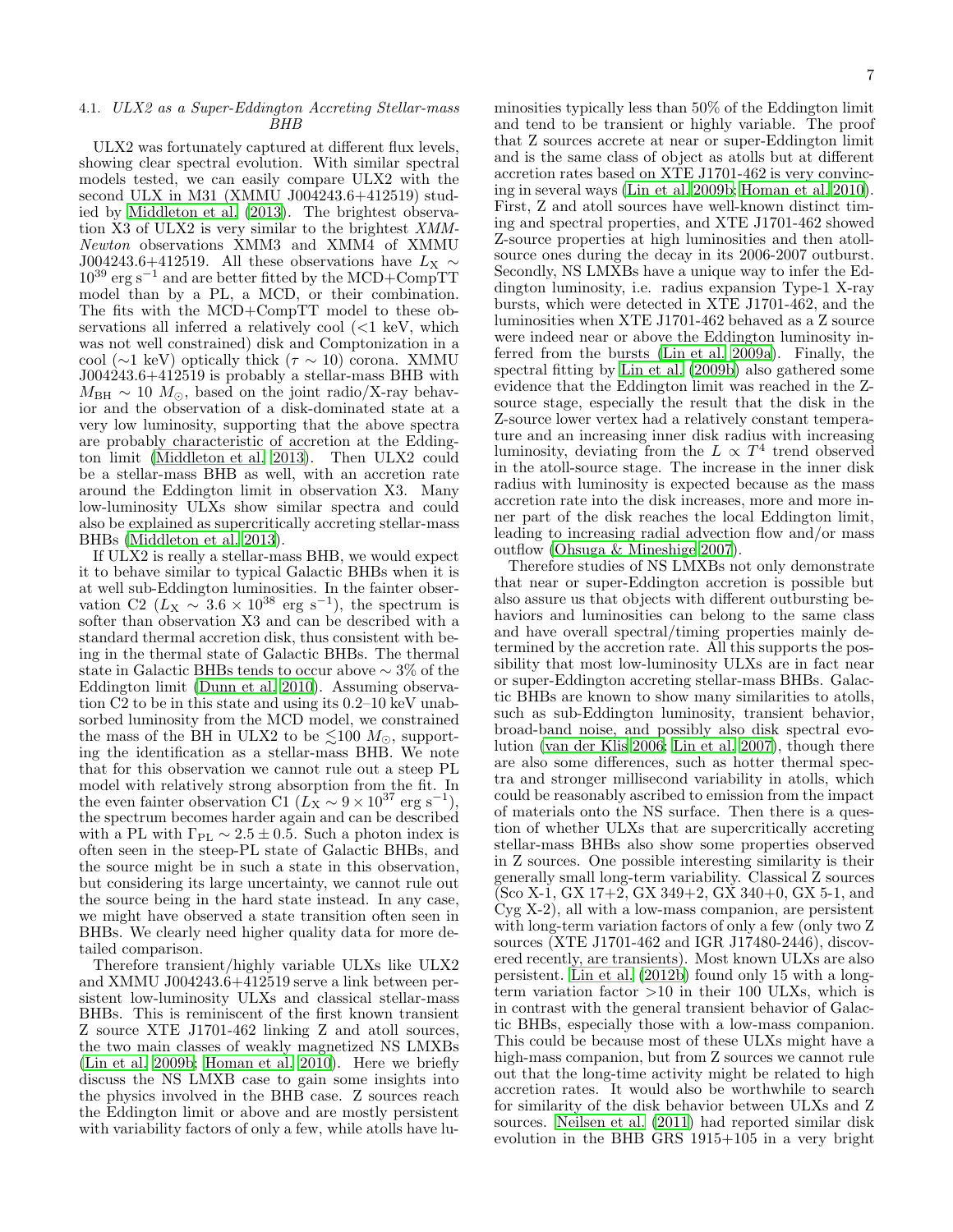state, i.e., the  $\rho$  state, to that seen in XTE J1701-462 in the Z-source stage. A lot of work is still needed in the future to establish the possible connection between Z sources and low-luminosity ULXs.

## 4.2. Cause of Short-term X-ray Variability

The observations of dips from ULX2 make it one of the dipping sources, which include about 20 Galactic X-ray binaries and a few ULXs, such as the ULX in NGC 55 [\(Stobbart et al. 2004\)](#page-8-56) and NGC 5408 X-1  $(Pasham \& Strohmaver 2013; Gris {\'e} et al. 2013).$  Long dips lasting for 10%–30% of the orbital phase are mostly found in NS LMXBs and can be explained as due to absorption by a bulge on the edge of the accretion disk at the point where the gas stream impacts the disk (e.g., [White & Swank 1982](#page-8-59)). Short dips less than a few hundred seconds (thus typically  $\langle 1 \rangle$  of the orbital period) are commonly observed in two BHBs GRO J1655-40 (with a low-mass companion) and Cyg X-1 (with a supergiant companion). They show orbital phase dependence and could be due to absorption in accretion streams from the companion [\(Kuulkers et al. 2000;](#page-8-60) Bałucińska-Church et al. 2000; [Feng & Cui 2002\)](#page-8-62). It is not clear whether the dipping ULXs in NGC 55 and NGC 5408 also show orbital phase dependence, but they might have similar origin. Dips in ULX2 are short and are thus probably also due to absorption in accretion streams. The spectrum becomes soft in the dips in observation X3, which could be because a hot component is obscured and/or because the absorbing matter is partially ionized. In terms of the MCD+nthComp model that we used to fit observation X3, the dipping spectrum that we created from this observation could be very roughly accounted for with either complete obscuration of the nthComp component (the reduced  $\chi^2$  is 3.7 for 7 d.o.f.) or with the presence of absorbing matter with a column density of  $6.5 \times 10^{23}$  cm<sup>-2</sup> and ionization parameter of  $\log \xi = 2.9$  (the reduced  $\chi^2$  is 4.3 for 7 d.o.f., using the ionized absorption model zxipcf in XSPEC). We do not have enough dips to search for periodicity, which could otherwise provide information of the orbital period. In any case, the dips often imply that the system is at a high inclination. Detection of ULXs at high inclinations is important, because it poses a problem to use the beaming effect to explain the ultraluminous nature of these sources.

The possible large (quasi-)periodic X-ray modulations/flares in observation C1 is also a special property of ULX2. Similar modulations were also observed in some ULXs such as CXOU J141312.3-652013 in Circinus (∼7.5 hr, [Bauer et al. 2001\)](#page-8-63), M51 X-7 (∼2 hr, [Liu et al.](#page-8-64) [2002\)](#page-8-64), and CXOU J013651.1+154547 in M74 (∼2 hr, [Krauss et al. 2005;](#page-8-65) [Liu et al. 2005](#page-8-66)). The main difference is that ULX2 has  $L_X \sim 10^{38}$  erg s<sup>-1</sup> while those sources have  $L_X > 10^{39}$  erg s<sup>-1</sup> when such large modulations were observed. Various explanations for such modulations were discussed by those studies, including the binary eclipse, modulations of the accretion rate due to some instability, and variability at the base of the jet. Because ULX2 might have a high inclination considering the detection of dips, if the flares are periodic, the binary eclipsing explanation seems plausible, with the ∼7-hr period being the orbital period. The main problem for this

explanation is that we found no spectral change accompanying the flux variation. Moreover, such modulations seem to be flux and/or spectral state dependent because they were not seen in the brighter/softer observations. Therefore the disk or jet instability explanations are favored.

## 4.3. Nature of the Optical Counterpart

Another interesting aspect of ULX2 is our identification of its point-like red optical counterpart candidate. Some ULXs have been reported to have optical counterpart candidates [\(Tao et al. 2011;](#page-8-67) [Gladstone et al.](#page-8-68) [2013,](#page-8-68) e.g.,). Most of them appear blue and are probably contaminated by accretion activity, while some have a clear red component like our source, such as IC 342 X-1 [\(Feng & Kaaret 2008\)](#page-8-69) and M81-ULS1 [\(Liu & Di Stefano](#page-8-70) [2008\)](#page-8-70). For M81-ULS1, there is also an extra blue component which was shown by [Liu & Di Stefano \(2008\)](#page-8-70) to be probably from disk emission, while the red component could be an asymptotic giant branch star. There is some possible UV excess in ULX2, and the most likely explanation is the disk emission too. We note that our source is highly variable while the HST observations are not simultaneous with each other or with X-ray observations. Therefore, one explanation for why the counterpart to ULX2 appears red while those to other ULXs are mostly blue is that the HST observations of ULX2 were made when it was not X-ray ultraluminous, though the alternative explanation that ULX2 resides in an old cluster is also possible.

## 5. CONCLUSIONS

<span id="page-7-0"></span>We have shown many intriguing properties of ULX2. It is either a highly variable persistent source or a recurrent transient, with a long-term variation factor of at least ∼100 and a duty cycle of at least ∼70%. In the brightest observation X3, the source exhibited as a member of low-luminosity ULXs, with  $L_{\rm X} \sim 2 \times 10^{39}$  erg  $\rm s^{-1}$ and had a spectrum showing a high-energy cutoff but too hard to be described by thermal emission from a standard accretion disk. Short dips, accompanied by spectral softening, are also clearly seen. In the fainter observation  $C2 (L_X \sim 3.6 \times 10^{38} \text{ erg s}^{-1})$ , the spectrum became softer and is consistent with thermal emission from a standard accretion disk with  $kT_{\text{MCD}} \sim 0.7 \text{ keV}$ , supporting it as in the thermal state as seen in Galactic BHBs. In the even fainter observation C1 ( $L_X \sim 9 \times 10^{37}$  erg s<sup>-1</sup>), the spectrum becomes harder again, with  $\Gamma_{\rm PL} \sim 2.5 \pm 0.5$ , and could be in the steep-PL state or the hard state of Galactic BHBs. In this observation, we also observe possible flares that might indicate ∼7-hr periodic X-ray modulations. We also identify a possible point-like optical counterpart, whose colors and luminosity resemble a G8 supergiant or a compact red globular cluster containing  $\sim 2 \times 10^5$  K dwarfs except for some possible UV excess. Combining all the above properties, we suggest that ULX2 is a stellar-mass BHB with a supergiant companion or with a dwarf companion residing in a globular cluster. The high variability and large duty cycle of ULX2 makes it easy for multiwavelength follow-up, which is important for confirmation of some properties that we report here, such as the state transition and possible periodic behavior at low luminosities, and reveal more properties to further constrain its nature.